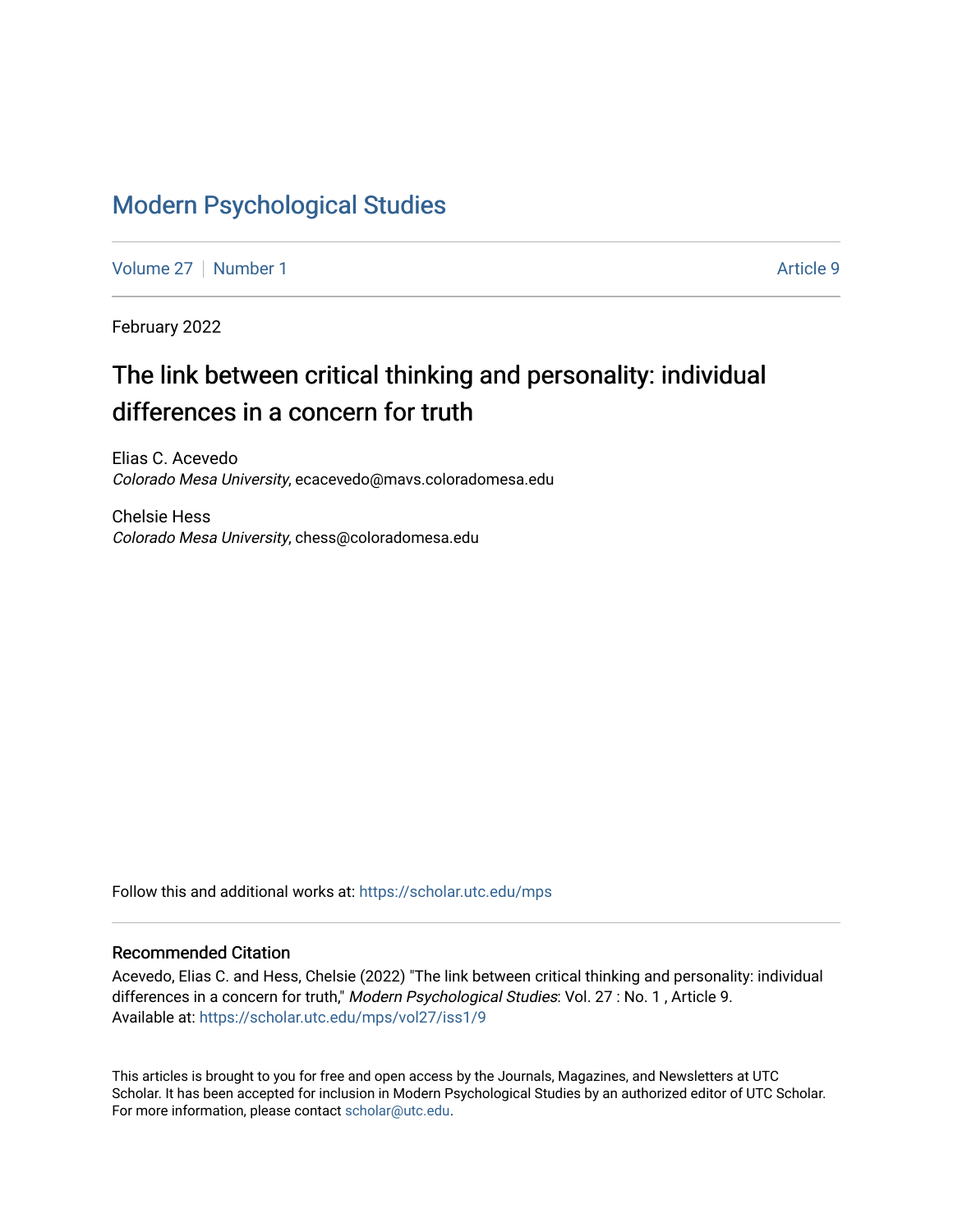### **Abstract**

This study explored the relation between a concern for truth (a measure of critical thinking disposition), the big five personality traits, and demographic variables. College students ( $N = 367, 75\%$  women) completed an online survey that assessed a concern for truth and personality. Correlational analysis indicated a concern for truth was significantly related to openness, neuroticism, and agreeableness. Stepwise multiple regression analysis showed that openness, age, grade point average (GPA), neuroticism, and class rank were significant predictors of a concern for truth. Openness was the most significant predictor of a concern for truth and accounted for 13% of the variance between students. Implications of these findings in relation to critical thinking education and future research are discussed.

*Keywords:* truth-seeking, personality, critical thinking dispositions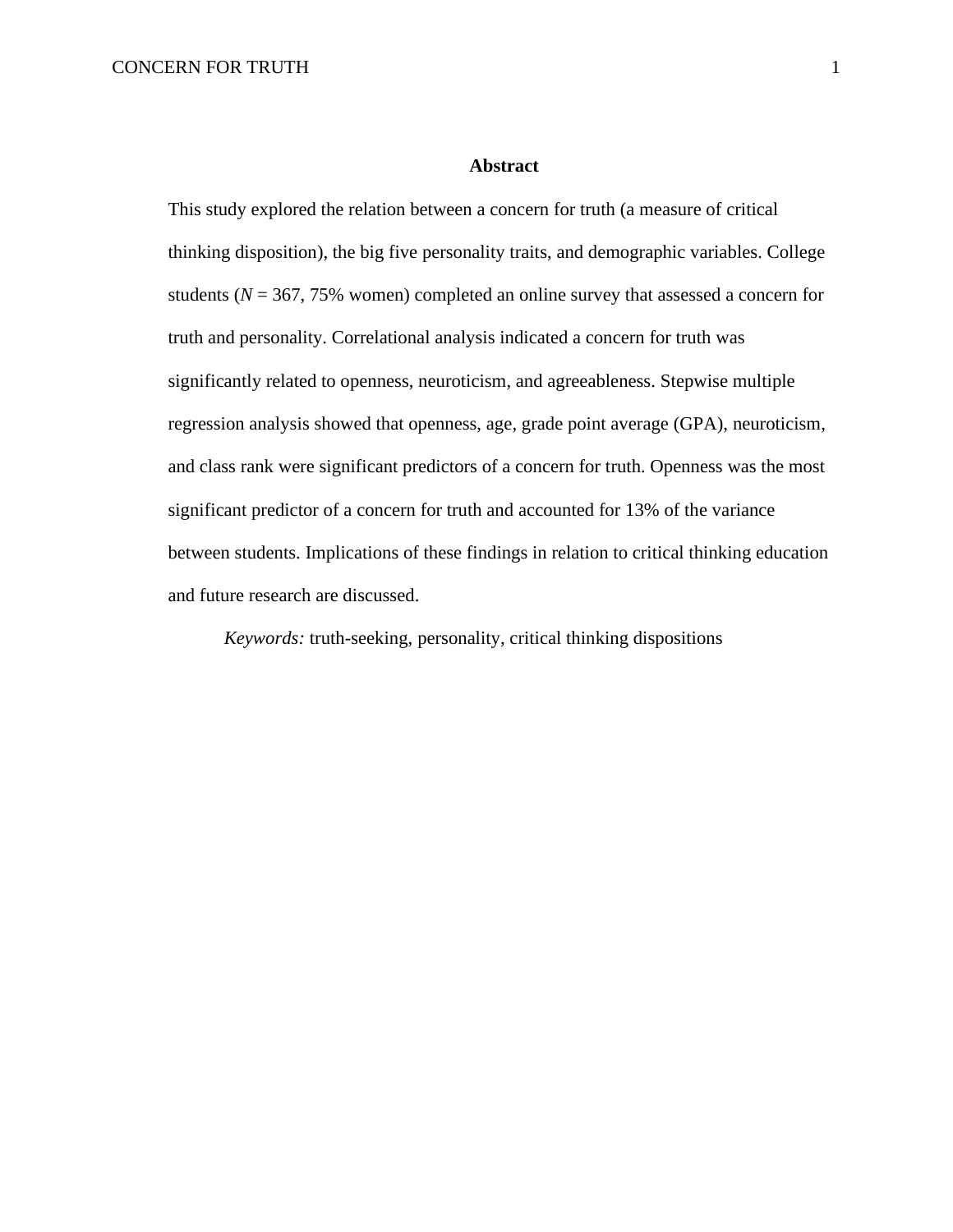## **The link between critical thinking and personality:**

## **individual differences in a concern for truth**

Critical Thinking (CT) informs decision-making about what is reasonable for an individual to believe and do (Ennis, 1987) and is therefore a liberating factor in one's personal and civic life. As such, the development of CT in students is an explicit goal of contemporary education systems across the world, which is outlined in university mission statements, standards of accreditation, and government policy in the United States (Facione et al., 1995, US Congress, 1994). Moreover, research suggests CT predicts a variety of real-world outcomes (e.g. wellbeing and negative life events) better than measures of cognitive ability (Butler et al., 2017; Grossmann et al., 2013).

The digital revolution ushered in the age of information, and disinformation along with it. Private and political interests jockey to maintain the general public's attention to serve their own agenda, seeking to sway attitudes, beliefs, and behavior, often via misleading and intellectually dishonest propaganda. For instance, a Russian disinformation campaign has long sought to influence election outcomes in democracies around the world by sowing confusion and discord. The objective is to foster distrust in those institutions the general public relies on to discern facts – scientific consensus, government agencies, and news media (Broniatowski et al., 2018). Within the current digital, social, and political landscape, demonstrable facts have become clouded in an epistemological murk; it is increasingly difficult for individuals to decide what is reasonable to believe and do. As such, implementing CT as a social norm, cultural value, and educational outcome is an urgent and timely issue.

CT consists of skills and dispositions (American Philosophical Association, 1990; Bailey et al., 2019; Clifford et al., 2004; Dwyer et al., 2013; Halpern, 1999). Higher-order thinking tasks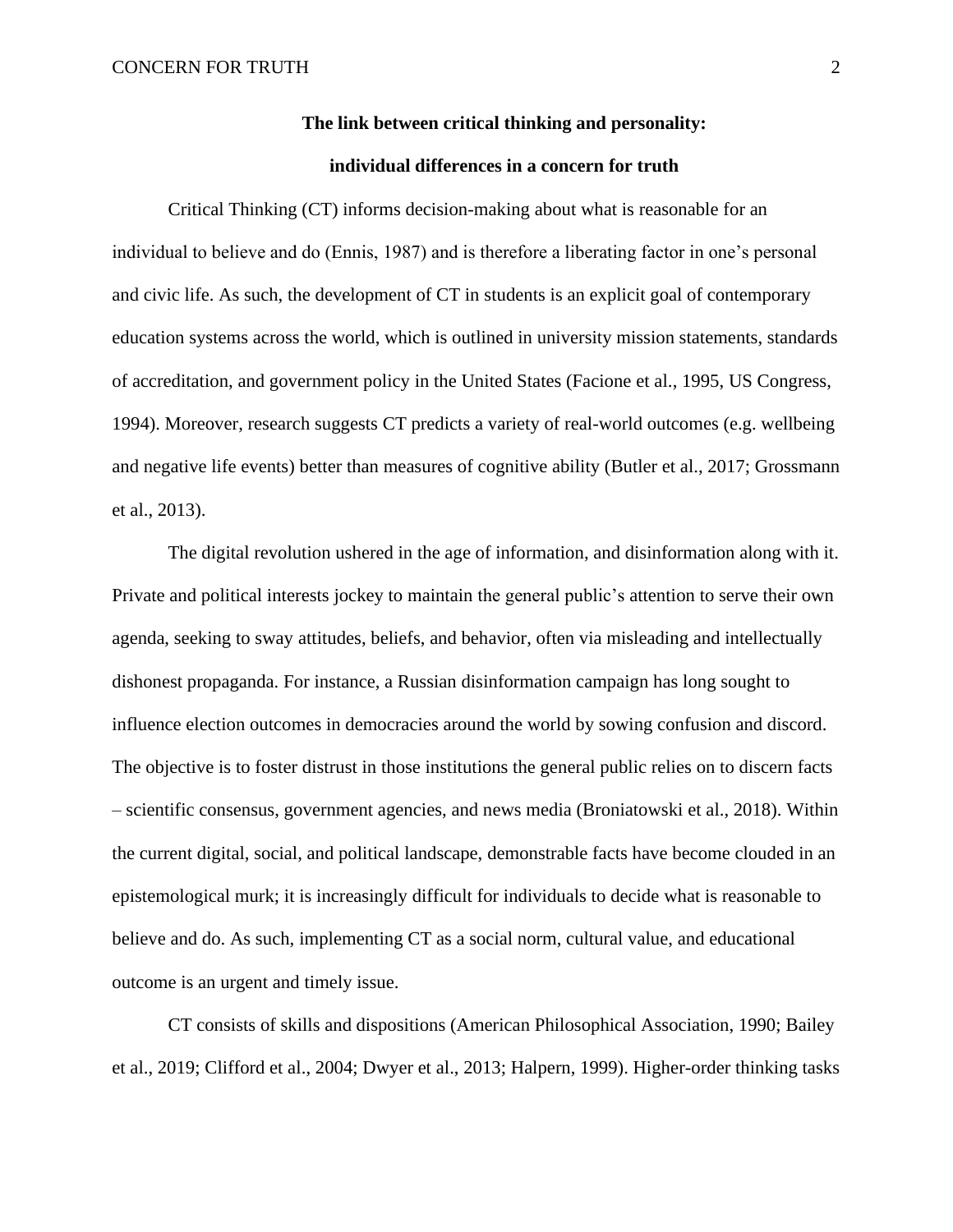such as analysis, interpretation, inference, evaluation, and explanation exemplify CT skills. CT dispositions are a network of attitudes, intellectual values, and mental habits, which influence the way individuals approach a thinking task. More specifically, CT dispositions motivate the appropriate application of CT skills (Ku & Ho, 2009; Walsh, 1996). In other words, CT dispositions represent the willingness to think critically (Facione et al., 2013).

The truth-seeking factor of CT disposition is described as a tendency to eagerly seek knowledge, courageously ask questions, and honestly pursue evidence. Truth-seeking is further characterized as a sensitivity and receptivity to new information, and a willingness to update one's preconceptions (Facione et al., 1995). Unfortunately, a pattern in the data has emerged from diverse samples in multiple countries (Ireland, Norway, Japan, China, Singapore, and the US); students tend to be disinclined to truth-seeking, more so than any other factor of CT disposition (Bers et al., 1996; Facione et al., 1995; Lampert, 2006; McBride et al., 2002; Noone & Seery, 2018; Vivien et al., 2010; Yeh & Chen, 2003). These findings suggest CT educators must grapple with a pressing question – how does a tendency for seeking truth manifest in students, and how can such a tendency be cultivated or nurtured? In order to answer that question, it is first necessary to understand what factors are associated with and/or predictive of a concern for truth.

## **Literature Review**

#### *The Delphi Report*

In 1988, the American Philosophical Association organized The Delphi Group; an interdisciplinary panel of experts tasked with formulating an operational and comprehensive definition of CT. Over the course of two years, the panel converged on a robust description of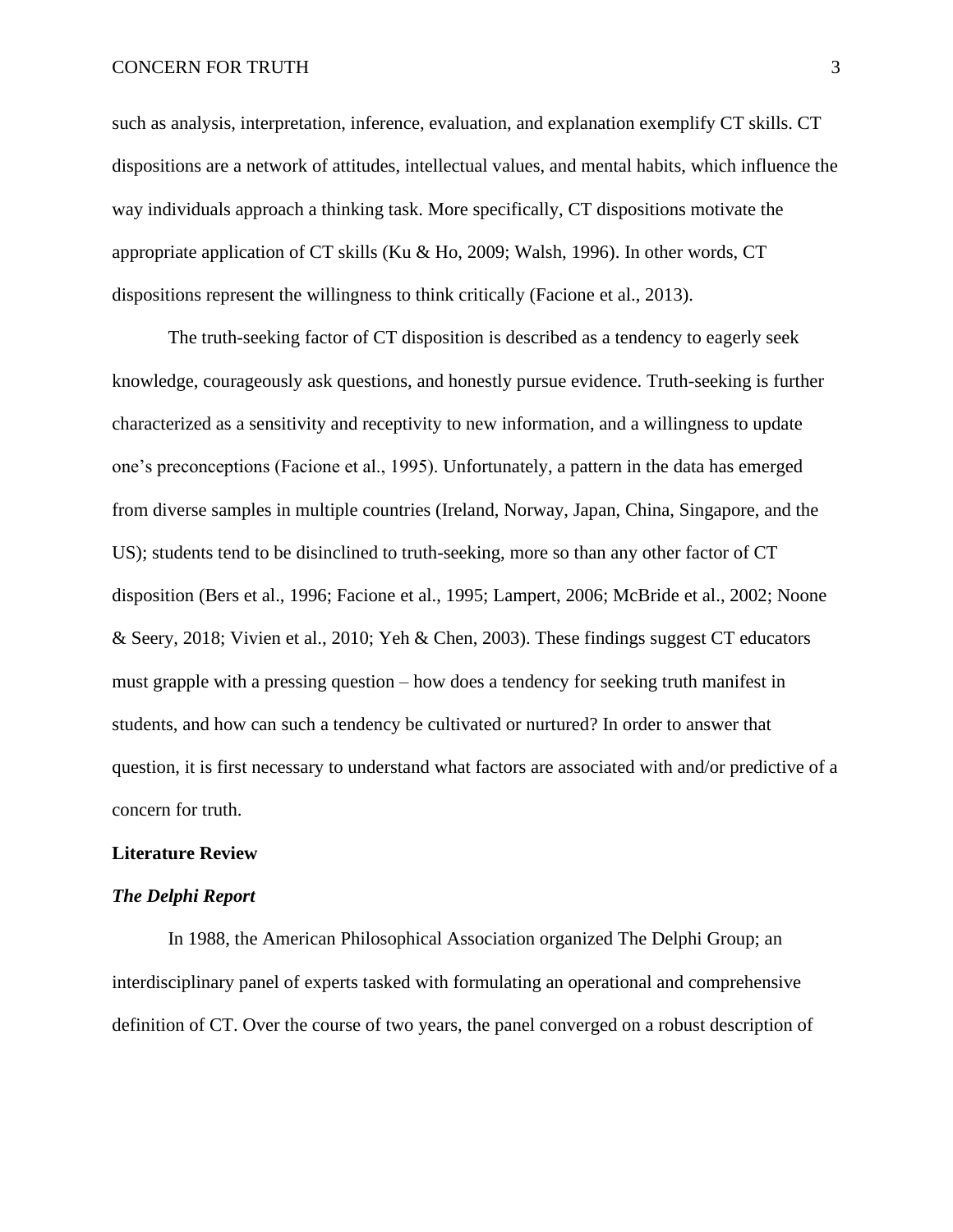CT as an educational outcome and published The Delphi Report. Therein, they described the ideal critical thinker as being

> habitually inquisitive, well-informed, trustful of reason, open-minded, flexible, fair-minded in evaluation, honest in facing personal biases, prudent in making judgements, willing to reconsider, clear about issues, orderly in complex matters, diligent in seeking relevant information, reasonable in the selection of criteria, focused in inquiry, and persistent in seeking results which are as precise as the subject and the circumstances of inquiry permit (American Philosophical Association, 1990).

**California Critical Thinking Disposition Inventory.** Using the description of the ideal critical thinker above, Facione and Facione (1992) created the California Critical Thinking Disposition Inventory (CCTDI), an instrument designed to measure CT disposition in a systematic way. This was done by generating multiple phrases for each consensus description given in The Delphi Report (creating a pool of 250 items). These phrases were subsequently screened for ambiguities (narrowing the pool to 150 items). After a pilot study was conducted to test reliability and validity, 75 items were retained for the final version of the instrument. Factor analytic methods grouped the items into seven sub-scales (i.e. factors) of CT disposition which were labeled *truthseeking*, open-mindedness, analyticity, systematicity, self-confidence, inquisitiveness, and maturity (Facione et al., 1994).

**Critical Thinking Disposition and Personality.** The big five factors – agreeableness, conscientiousness, extraversion, openness, and neuroticism – are the dominant model of trait structure in the personality literature (Donellan et al., 2006; John et al., 2008; Mcrae & Costa,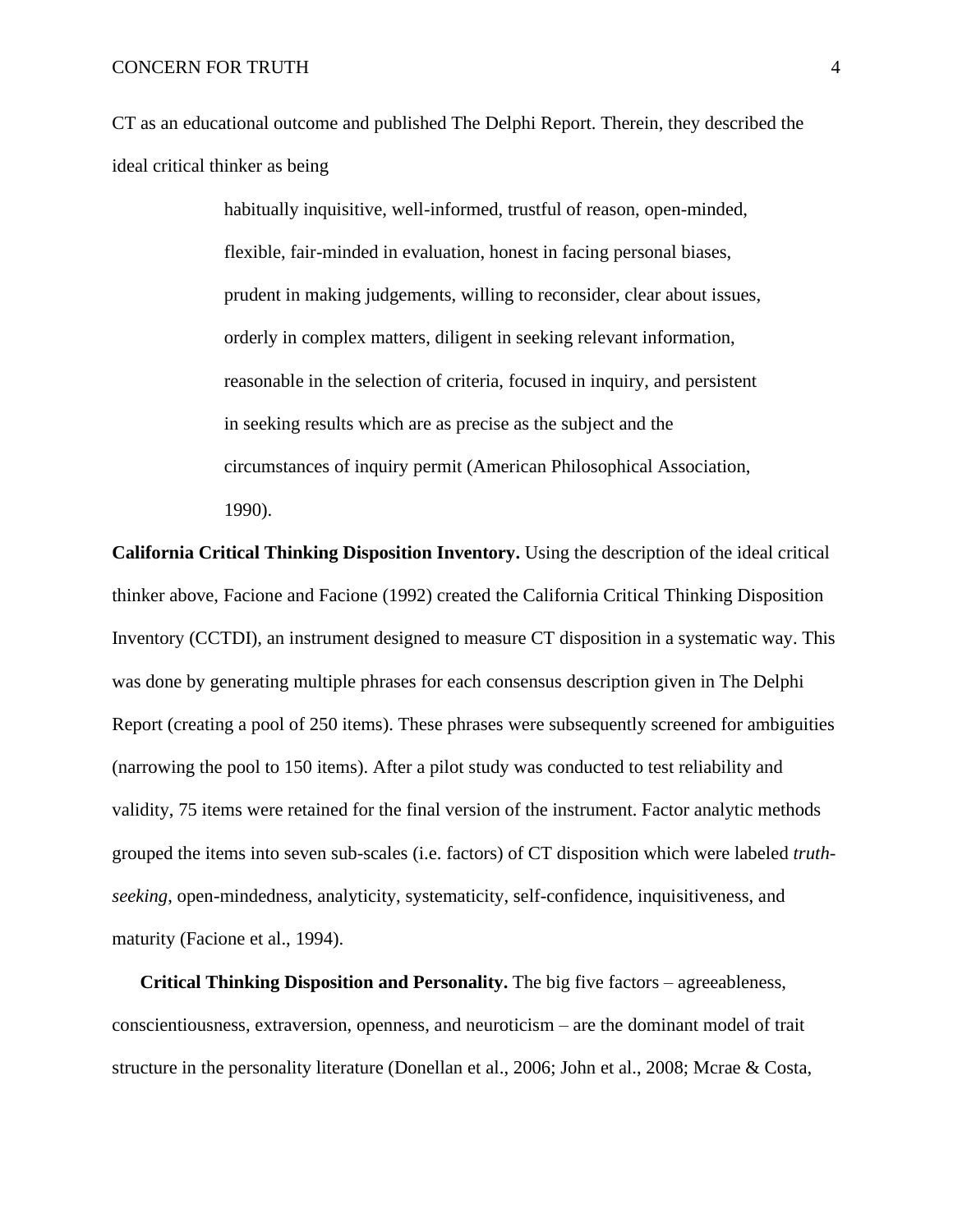2008). The factors of CT disposition and the big five factors of personality both purport to measure dispositional traits, many of which are conceptually analogous in their qualities. For instance, high openness is described in terms of intellectual curiosity and flexibility. High conscientiousness is characterized by a need for order, systematicity, and diligence. Low agreeableness and low neuroticism connote skepticism and equanimity, respectively. Such characteristics also reflect intellectual principles that are plausibly related to a concern for truth and CT dispositions more broadly, but little empirical research has tested the potential relations between these constructs.

Previous research has shown both openness and conscientiousness are positively related to CT (Halpern, 2007; West et al., 2008), but the literature is comprised of mixed results. One study found openness was positively related to performance on the Watson-Glaser Critical Thinking Appraisal and accounted for 5.5% of the variance in CT skills, whereas conscientiousness, agreeableness, and extraversion were unrelated to CT skills (Clifford et al., 2004). To the best of our knowledge, this is the only study to test the relation between CT, extraversion, and agreeableness.

Importantly, these findings fail to illuminate how the big five factors relate to CT *disposition*. Ku and Ho (2009) found openness was positively related to a concern for truth, whereas conscientiousness bore no relation to a concern for truth, in a sample of 137 Chinese undergraduates. But it is unknown if this finding can be generalized to a Western population. Given the lack of an established theory, consistent results, and cross-cultural validity regarding the relation between personality and CT disposition (in this case, a concern for truth), the current study is exploratory in its design.

#### **Purpose**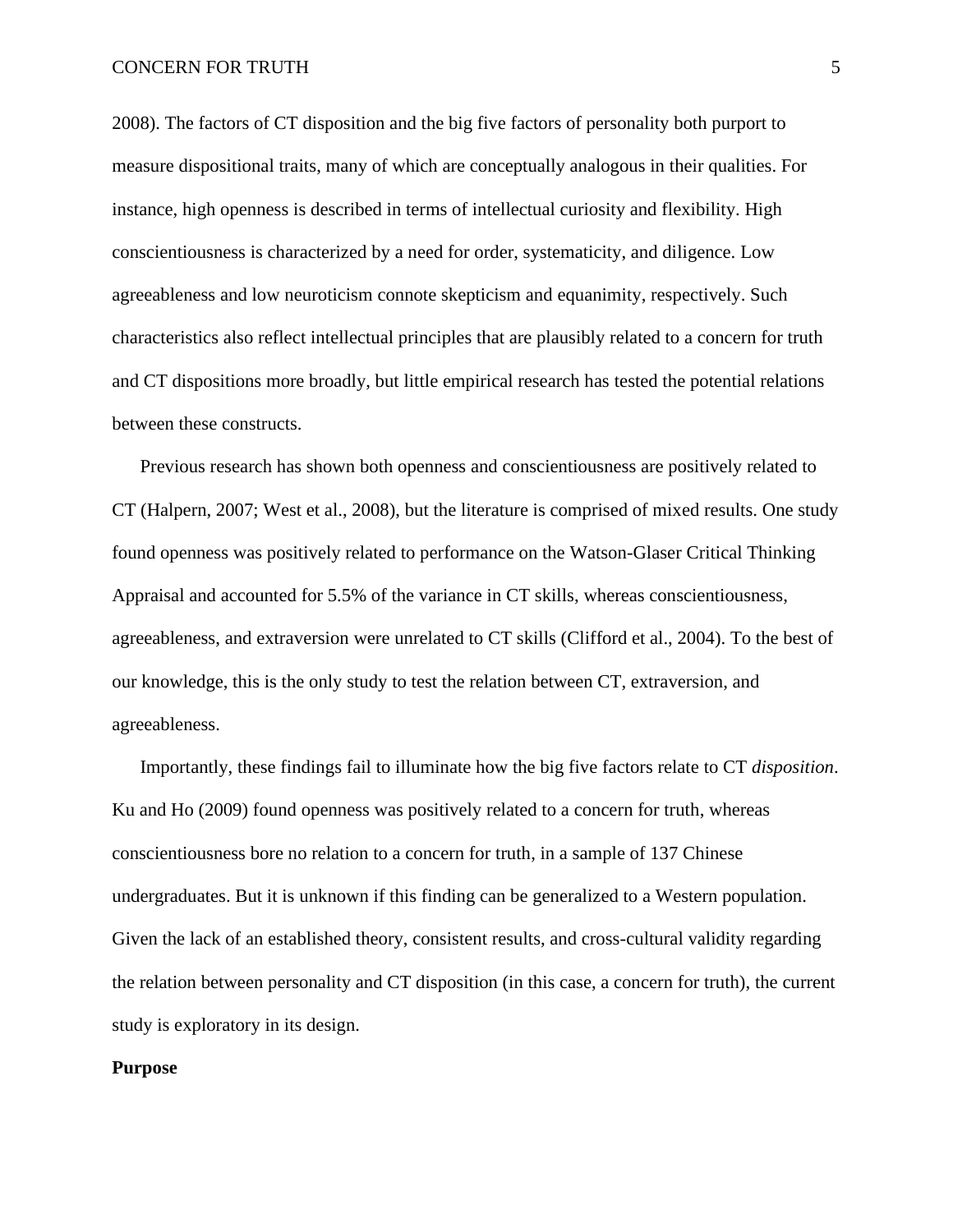The present study was interested in exploring the relationship between a concern for truth, personality, and demographics, and was guided by two research questions; what personality and demographic variables are associated with a concern for truth, and which of those variables are predictive of a concern for truth? As such, this study aimed to empirically test the relation between a concern for truth and the big five factors of personality in college students. This study also sought to examine the relation between a concern for truth, age, class rank, and academic performance (GPA) in students.

#### **Method**

#### **Participants**

Participants were 367 (89 men, 275 women, 5 who did not indicate a gender) undergraduate and graduate students at a university in the Rocky Mountain region. Participants ranged in age from 18 to 30+ (36% freshman, 25% sophomore, 19% junior, 15% senior, .5% graduate education or higher, and 4.5% who did not indicate a class rank). Participants were representative across majors: art (3%), business (5%), STEM (49%) (science, technology, engineering, and mathematics), the humanities (8%), and social sciences (35%).

#### **Measures**

**Concern for truth.** A concern for truth was measured using the Concern for Truth scale (Ku & Ho, 2009) which was derived from the maturity and truth-seeking subscales of the CCTDI (Facione, 1992). The scale measures fair-mindedness and a truth-seeking attitude, such as a proclivity to think independently based on objective evidence and good reasoning. It consists of 12 items (e.g. *I will hold firm to my belief even if there is evidence against it* and *No matter what the truth is, I will go along with the majority view*), all of which are reverse-coded and use a 5 point Likert scale ranging from *strongly disagree* to *strongly agree*. Reliabilities estimates based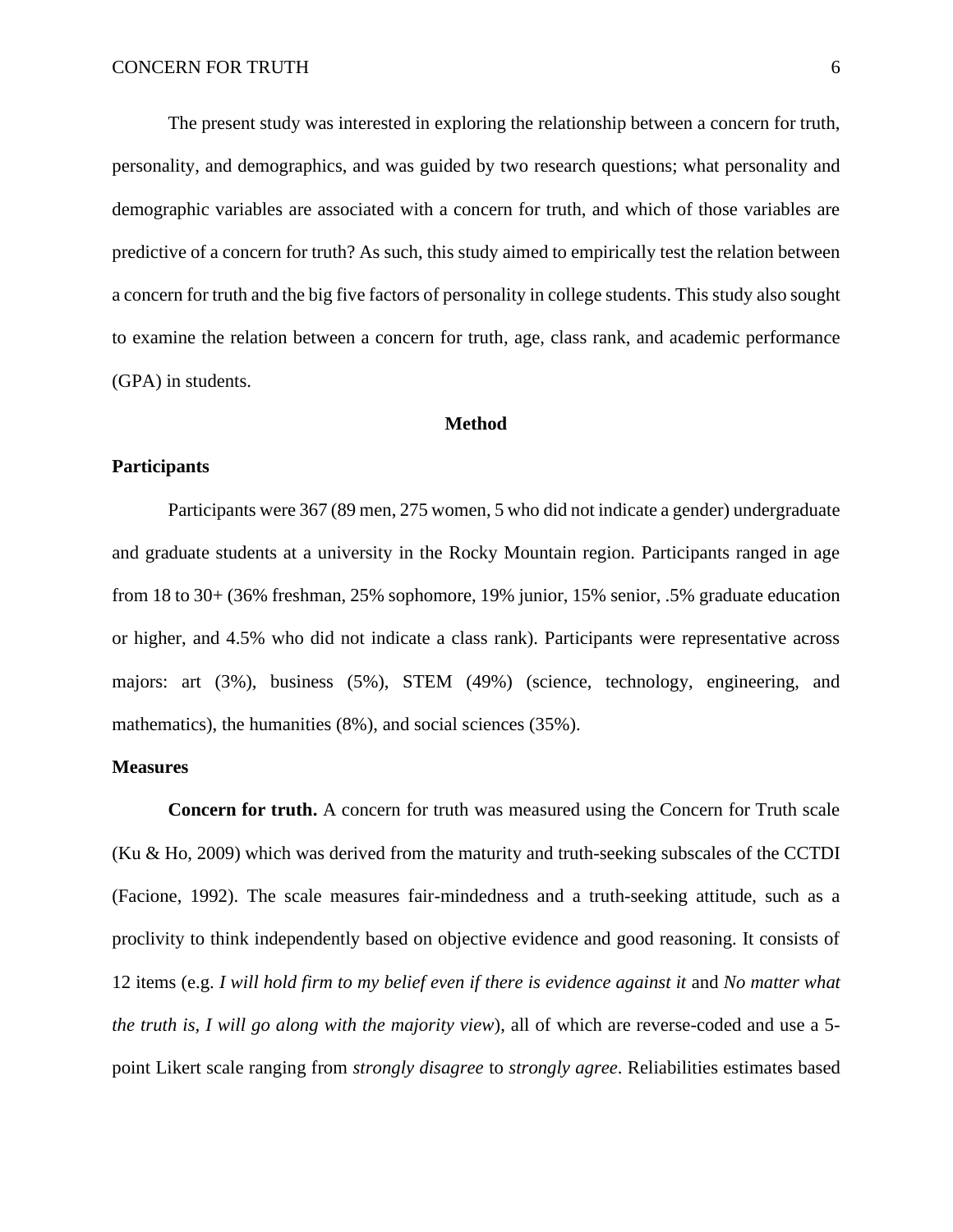on the current sample were found to be adequate for basic research ( $\alpha = .65$ ) (Taber, 2016), particularly with respect to a scale of this length and dimensionality (i.e. 12 items and two dimensions) (Cortina, 1993).

**Big five factors.** The big five factors of personality were measured using the Mini-IPIP (Donellan et al., 2006), a short-form of the International Personality Item Pool – Big-Five Factor Markers (Goldberg, 1999). The inventory consisted of 20 items and five subscales – conscientiousness, agreeableness, extraversion, neuroticism, and openness. Each subscale was comprised of 4 items, 2 were reverse-coded. (e.g. extraversion subscale; *I am the life of the party*). The inventory used a 5-point Likert scale ranging from *very inaccurate* to *very accurate*. Reliabilities estimates based on the current sample for all of the subscales were found to exceed acceptable levels for basic research, and ranged from fairly high to robust (Cortina, 1993; Nunnally, 1978; Taber, 2016). Specifically, ( $\alpha = .81$ ) for openness, ( $\alpha = .78$ ) for agreeableness,  $(\alpha = .77)$  for conscientiousness,  $(\alpha = .77)$  for extraversion, and  $(\alpha = .85)$  for neuroticism. Furthermore, previous studies suggest sufficient discriminant, convergent, and criterion validity for the Mini-IPIP (Donellan et al., 2006).

**Demographic variables.** Demographic variables included age ( $1 = 18$  to 20 years old,  $5 = 18$ 30+ years old); gender (1 = male, 2 = female, 3 = other); race (1 = Native American, 2 = Asian, 3  $=$  African American,  $4$  = White,  $5$  = Pacific Islander,  $6$  = other / unknown); class rank (1 = freshmen,  $5 = \text{graduate student}$ ; and GPA/field of study (1 = art,  $5 = \text{social sciences}$ ).

## **Procedure**

This project was approved by the Institutional Review Board of the first author's University. The participants were volunteers and received some course credit for their participation. Participants were recruited through email using student organization and class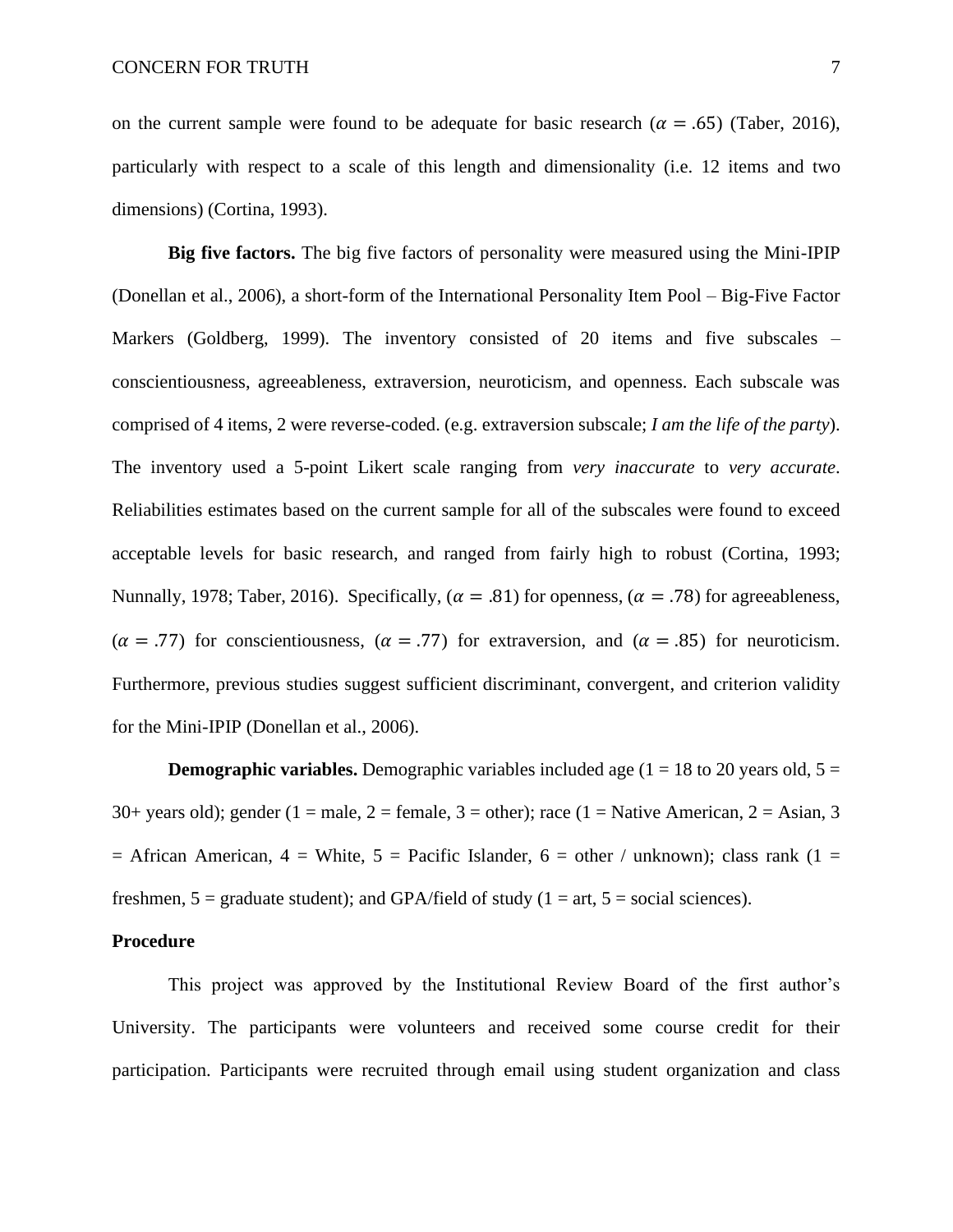mailing lists, social media platforms, and word of mouth. Recruitment materials stated that the researchers were interested in learning about student's attitudes. The participants completed an electronic survey which was created and administered via Qualtrics Survey Software. The survey was comprised of questions regarding participants' concern for truth, personality, and demographic information.

#### **Results**

#### **Preliminary analyses**

All statistical analyses were conducted using IBM SPSS software (version 24). Diagnostic statistics assessed for multicollinearity; all variables were deemed sufficiently independent. Three assumptions of regression were assessed to mitigate skewness of results (Field, 2013). Variables in the study adhered to the assumptions of normality, linearity, and homoscedasticity. Mahalanobis distance, Cook's distance, and residual plots were analyzed to detect bias and potential outliers. Four data points were revealed to be extreme and influential. These data points were recoded and thereby excluded from the analysis.

#### **Descriptive statistics and correlations**

A bivariate correlation analysis was conducted on all non-categorical variables (i.e. concern for truth, openness, extraversion, agreeableness, conscientiousness, neuroticism, age, class rank, and GPA) to identify the factors associated with a concern for truth. Concern for truth had a moderate positive relation to openness  $(r = .35, p < .001)$ , a weak positive relation to agreeableness  $(r = .13, p = .01)$ , and a weak negative relation to neuroticism  $(r = .13, p = .01)$ . In other words, as a concern for truth increased, openness increased moderately, agreeableness increased slightly, and neuroticism decreased slightly. Concern for truth was also positively related to age, class rank, and GPA. Both conscientiousness and extraversion were unrelated to a concern for truth. The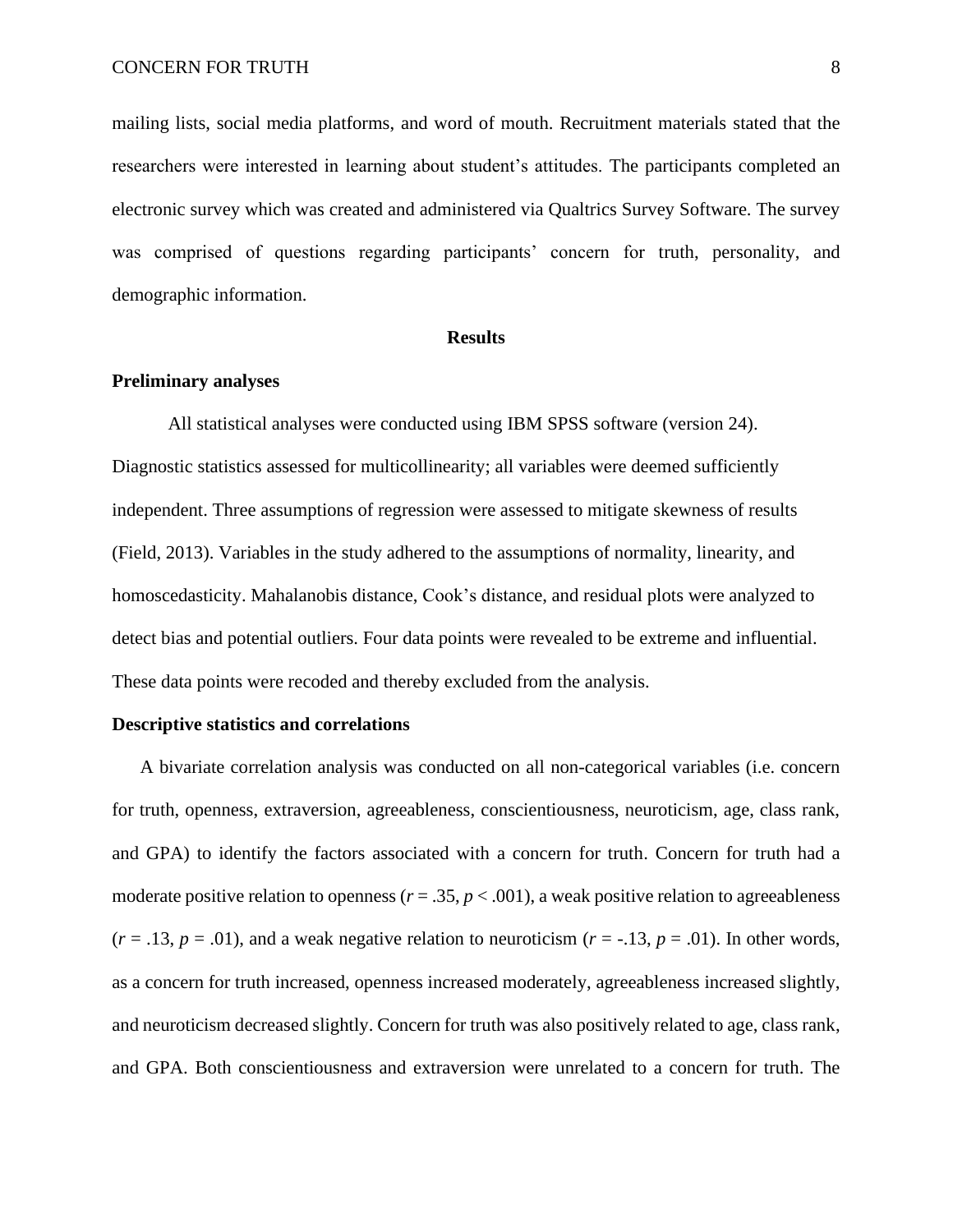mean, standard deviation, and score ranges are listed in Table 1. Correlations of the measures and all non-categorical demographic variables are listed in Table 2.

#### **Stepwise multiple regression analysis**

A multiple linear regression analysis was conducted to evaluate which variables are predictive of a concern for truth. Given the exploratory nature of the study, the stepwise selection method – particularly, bidirectional elimination (a combination of forward selection and backward deletion) – was employed (Field, 2013, p. 349). All non-categorical demographic variables were included as predictors (age, class rank, and GPA). Informed by the correlation analysis, only those personality traits that were significantly related to a concern for truth (openness, agreeableness, and neuroticism) were included as predictors, resulting in 6 predictors total.

The stepwise method yielded five iterative steps (i.e. models), wherein the predictor with the most significant correlation to a concern for truth was entered first. After parsing out the effect of the predictor already entered, the most significant of the remaining predictors was entered second, and so on. At each iteration, tests on all predictors previously entered determined those variables were still significant, in order to arrive at a model of best fit (Model 5). Model 5 was significant overall,  $R^2 = .24$ ,  $F(2,081) = 20.40$ ,  $p < .001$ 

Openness was the most significant predictor of a concern for truth (β = .32,  $p < .001$ ), followed by age ( $\beta$  = .19, *p* = .001), GPA ( $\beta$  = .15, *p* = .002), neuroticism ( $\beta$  = -.13, *p* = .006), and class rank ( $\beta$  = .13, *p* = .01). Agreeableness was found to be a non-significant predictor and was excluded from all models. The model summaries are listed in Table 3, and the coefficients of each predictor across all models are listed in Table 4.

## **Discussion**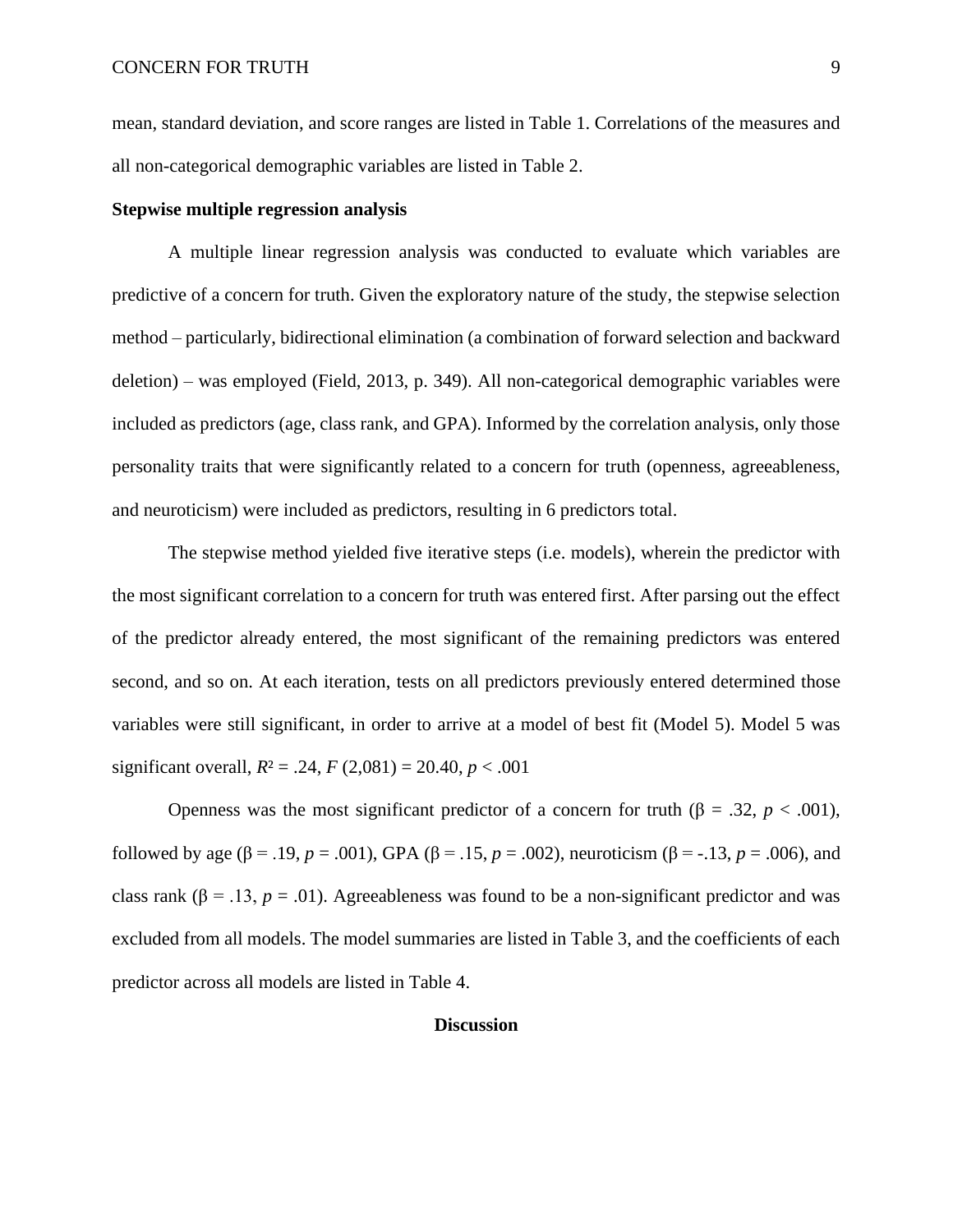Assessments of CT dispositions have reported low scores in truth-seeking amongst college students, a pattern that is well-replicated and consistent across cultures. These findings have disconcerting implications for CT education and beg the question of how to cultivate an intrinsic interest and concern for truth in students. The current study contributes to answering this question by exploring the relations between a concern for truth, personality, and demographics.

Consistent with previous research, openness was positively related to a concern for truth. Openness was also the most significant predictor of a concern for truth amongst the variables studied, accounting for 13% of the variance between students. These finding suggests that as openness increases by one standard deviation (2.54), a concomitant increase of 0.32 standard deviations (1.64) in a concern for truth can be expected if all other variables are held constant.

A novel finding of this study is that neuroticism was inversely related to and significantly predictive of a concern for truth. It is possible that emotional stability lends itself to dispassionate analysis, and in turn, a concern for truth by proxy. A concern for truth entails courageously asking difficult questions and acknowledging inconvenient truths which may elicit greater levels of anxiety in more neurotic individuals, thereby disincentivizing a concern for truth. The positive associations between a concern for truth, age, class rank, and academic performance (GPA) are also novel findings. As a matter of emphasis, GPA was associated with a concern for truth approximately to the same extent as conscientiousness.

The current study supports previous findings that indicate a concern for truth is lacking in college students. Approximately 30% of participants indicated they either *agree* or *strongly agree* with the statement *I will hold firmly to my belief even if there is evidence against it*. Including those who indicated they neither *agree* nor *disagree* with the previous statement; this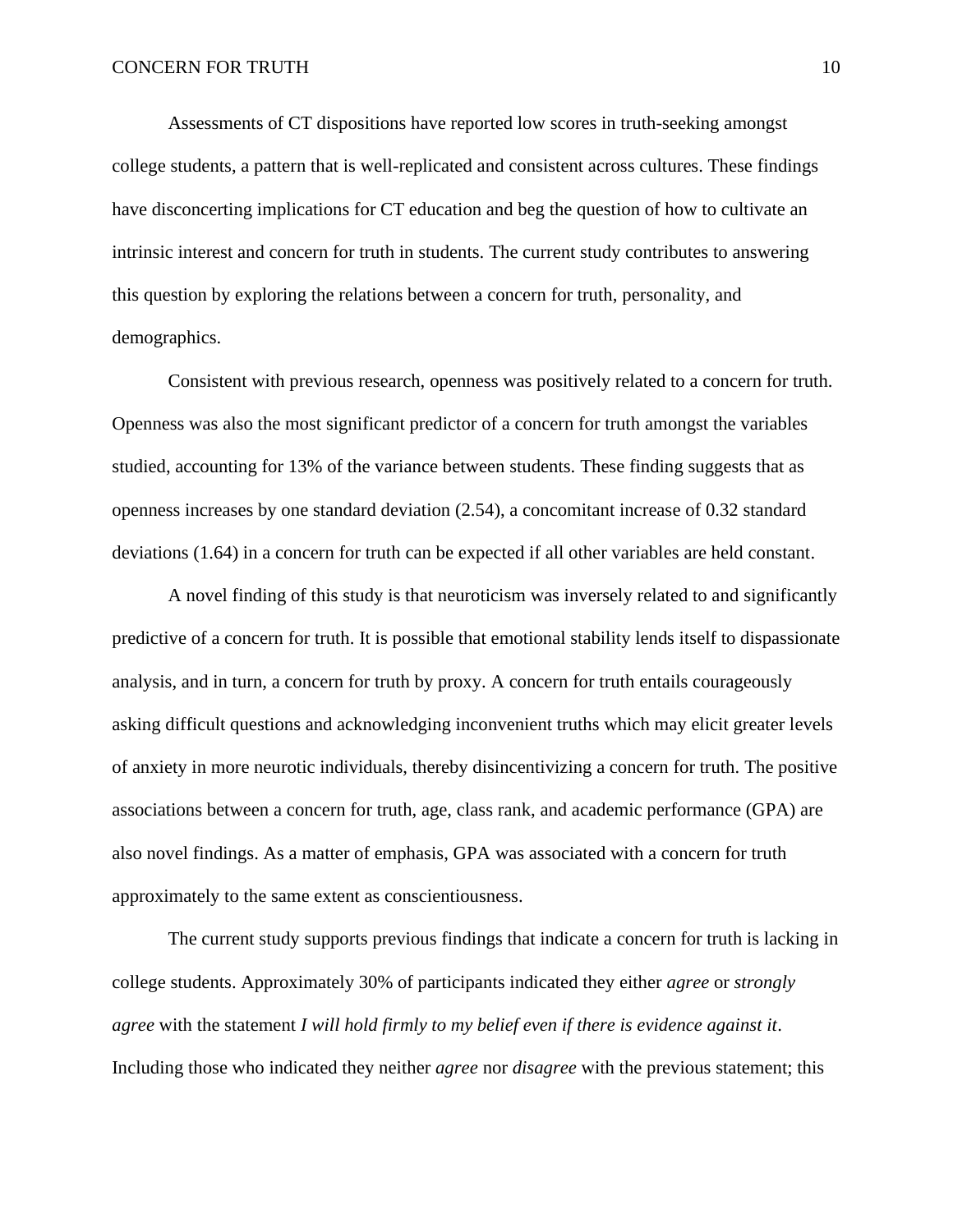subset represents 51% of the sample. As such, there appears to be a need for pedagogies, social norms, and cultural values that foster a respect for evidence and cognitive flexibility in students.

## **Implications**

Given that CT dispositions represent attitudes and values, interventions that target affective traits are a necessary aspect of CT education. Personality and dispositions have traditionally been conceptualized as being relatively stable and resistant to intervention in the long-term, however, recent research suggests this assumption is unwarranted. A recent metaanalysis concluded that there is definitive evidence personality traits are fruitful targets for applied intervention, rather than being mere predictors of outcomes (Bleidorn et al., 2019).

Previous research has shown long-term trait changes in openness and neuroticism due to a variety of interventions, such as psychedelic assisted therapy (Bouso et al., 2018), cognitive behavioral therapy (Vittengl, 2003), and cognitive training (Jackson et al., 2012). These findings are particularly relevant in light of the present study. For instance, CT education may benefit from incorporating techniques from acceptance and commitment therapy (a variant of cognitive behavioral therapy designed to foster cognitive flexibility), but there is no research to date that has investigated the effects of acceptance and commitment therapy in a non-clinical setting (Sloshower, 2020).

Although the underlying mechanisms of personality trait change are still poorly understood, current theory suggests recurrent and consistent changes in personality states – the moment to moment thoughts, feelings, and behaviors that comprise the more enduring patterns of personality traits – are a driver of personality trait change. This process appears to be mediated by changes to self-concept, and conversely, modification of self-concept reinforces changes to personality states, wherein new habits modify self-concept, and subsequently, a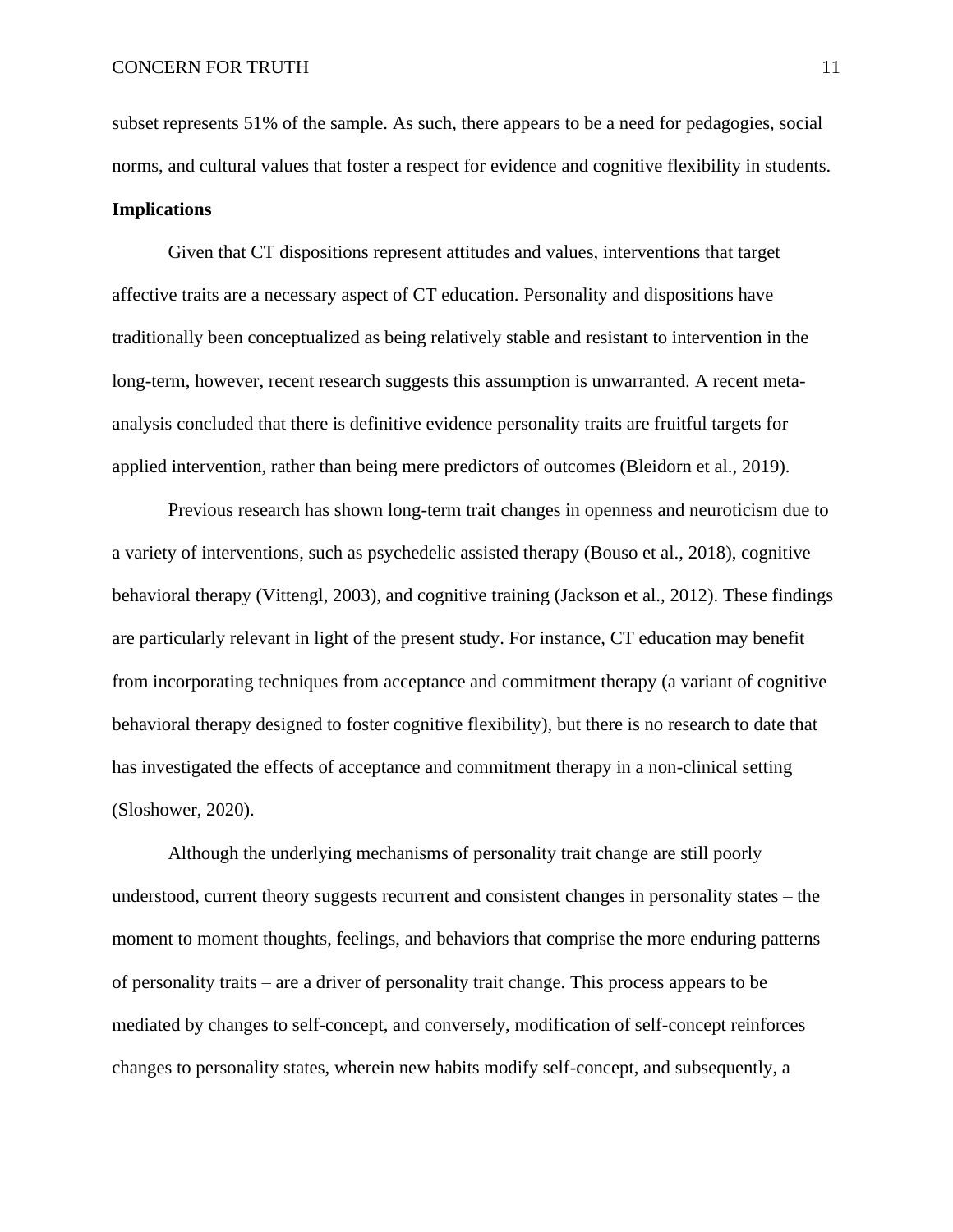modified self-concept mediates changes to personality states (Bleidorn et al., 2019). As such, pedagogies designed to increase a concern for truth in students may benefit by intervening at the level of accumulated personality states. Similarly, pedagogies, social norms, and cultural values that can successfully integrate a concern for truth into student's identities are likely to see robust and enduring effects.

The positive associations between a concern for truth, age, and class rank suggests a concern for truth may exhibit developmental effects. Age was more so associated with a concern for truth than class rank, however, class rank was still a significant predictor of a concern for truth after parsing out the effects of age. It is possible that both developmental processes and greater educational attainment lead to an increased concern for truth, and that these effects are somewhat independent of each other.

#### **Limitations and future research**

This research is limited in its use of a (non-random) convenience sample. Self-report is susceptible to demand characteristics and biased responses. Future work assessing a concern for truth and personality via a combination of peer-report and self-report may help overcome this limitation. To the best of our knowledge, this is the first time the concern for truth scale has been used in a Western sample. The scale was originally derived from and normed to a sample of Chinese college students (Ku & Ho, 2009). The scale yielded a reliability coefficient of .65; although this coefficient is acceptable given the scale's length (Cortina, 1993), it is relatively low, and therefore, future research in this vein would benefit from a measure of truth-seeking disposition that yields an improved reliability. Also, each of the big five factors are comprised of six conceptually distinct sub-factors. Future research would do well to utilize a long form measure of the big five factors that allows for a more fine-grained analysis of sub-factors. The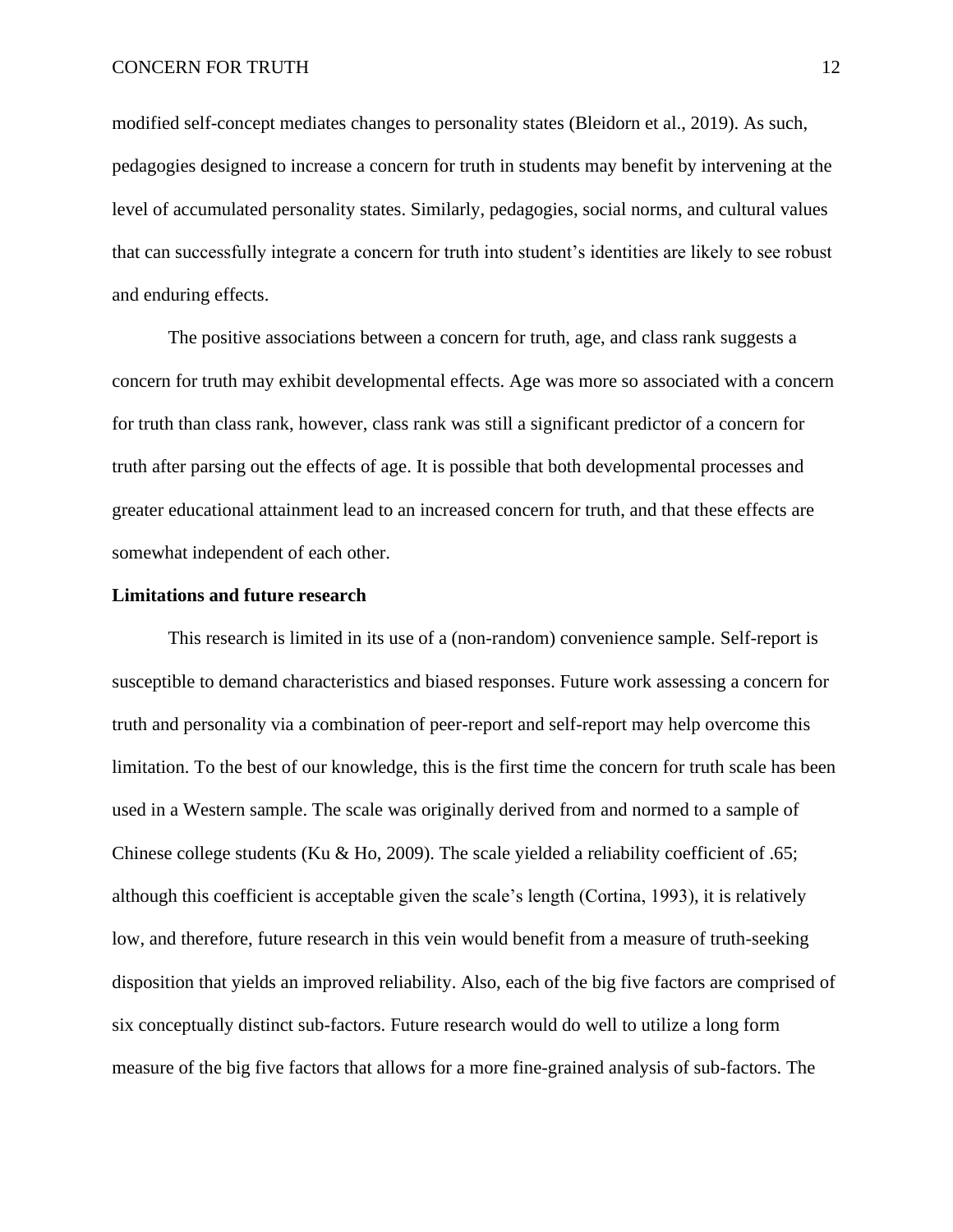current sample was predominantly comprised of white women in their late teens, so the results reported here may not generalize to a broader population; future work in this domain should include a more diverse sample. However, the generalizability and cross-cultural validity of the findings here are strengthened by congruent results from a Chinese sample (Ku & Ho, 2009).

The current study's correlational design does not allow for inferences regarding causality. Future studies that utilize an experimental design and conduct statistical analyses that can detect potential mediator and moderator effects could provide further insight into the relations between a concern for truth, personality, and demographics. The literature would also benefit from studies that assess the effects of interventions targeting a concern for truth. More importantly, the literature shows that truth-seeking is a CT demand in short supply, therefore, research that yields evidence-based interventions for truth-seeking would have practical applications in CT education and society more broadly.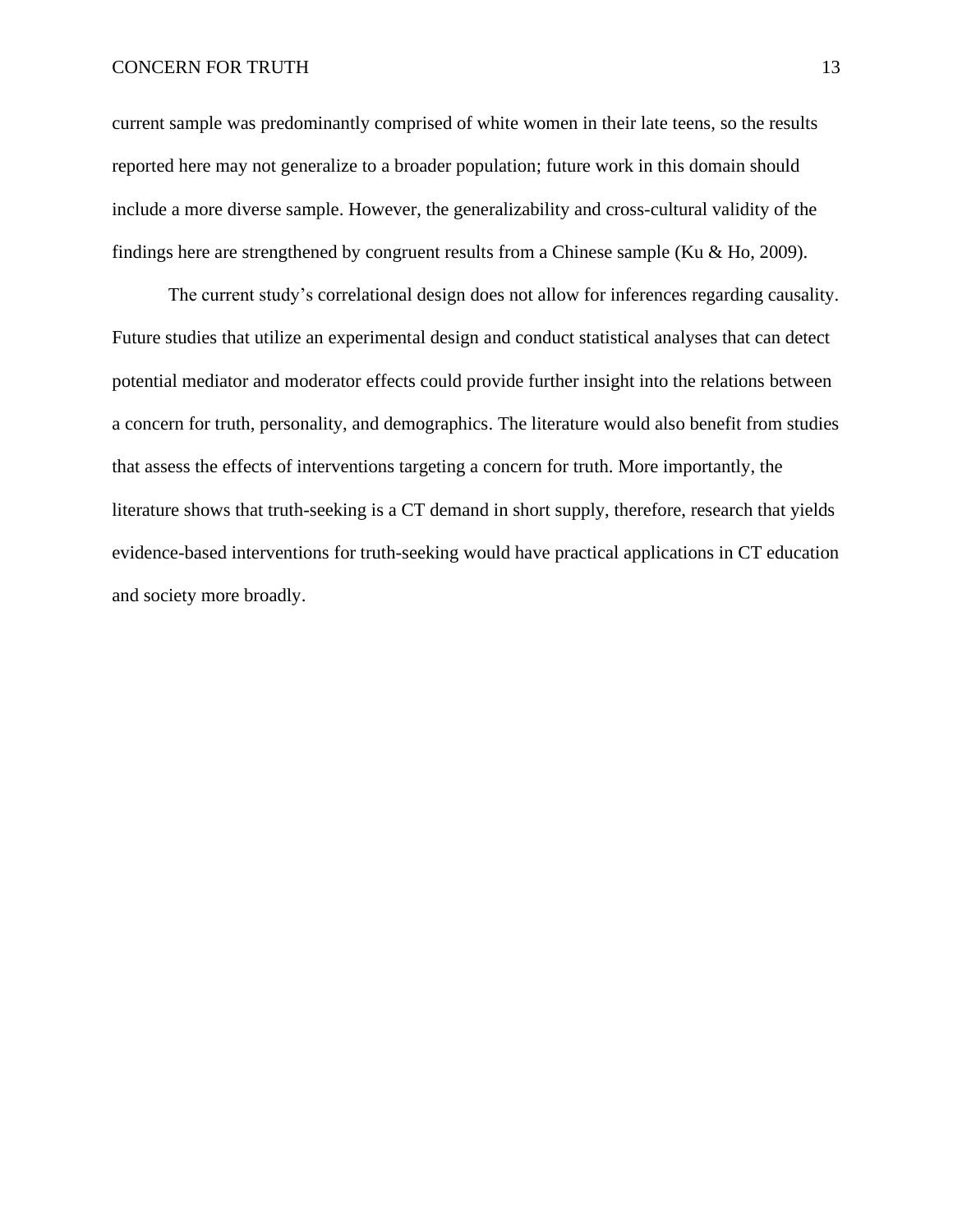#### **References**

- Bailey, K. G. D., Rembold, L., & Abreu, C. M. (2019). Critical thinking dispositions and skills in the undergraduate research methods classroom. *Scholarship of Teaching and Learning in Psychology*. https://doi.org/10.1037/stl0000158
- Bers, T. H., Mcgowan, M., & Rubin, A. (1996). The disposition to think critically among community college students: The California critical thinking disposition inventory. *The Journal of General Education, 45*, 196-233.
- Bleidorn, W., Hill, P. L., Back, M. D., Denissen, J. J. A., Hennecke, M., Hopwood, C. J., Jokela, M., Kandler, C., Lucas, R. E., Luhmann, M., Orth, U., Wagner, J., Wrzus, C., Zimmermann, J., & Roberts, B. (2019). The policy relevance of personality traits. *American Psychologist*, *74*(9), 1056–1067.
- Bouso, J. C., dos Santos, R. G., Alcázar-Córcoles, M. Á., & Hallak, J. E. C. (2018). Serotonergic psychedelics and personality: A systematic review of contemporary research. *Neuroscience and Biobehavioral Reviews*, *87*, 118–132. https://doi.org/10.1016/j.neubiorev.2018.02.004.
- Broniatowski, D. A., Jamison, A. M., Qi, S., AlKulaib, L., Chen, T., Benton, A., Quinn, S. C., & Dredze, M. (2018). Weaponized Health Communication: Twitter Bots and Russian Trolls Amplify the Vaccine Debate. *American Journal of Public Health*, *108*(10), 1378–1384.
- Butler, H. A., Pentoney, C., & Bong, M. P. (2017). Predicting real-world outcomes: Critical thinking ability is a better predictor of life decisions than intelligence. *Thinking Skills and Creativity*, *25*, 38–46. https://doi.org/10.1016/j.tsc.2017.06.005.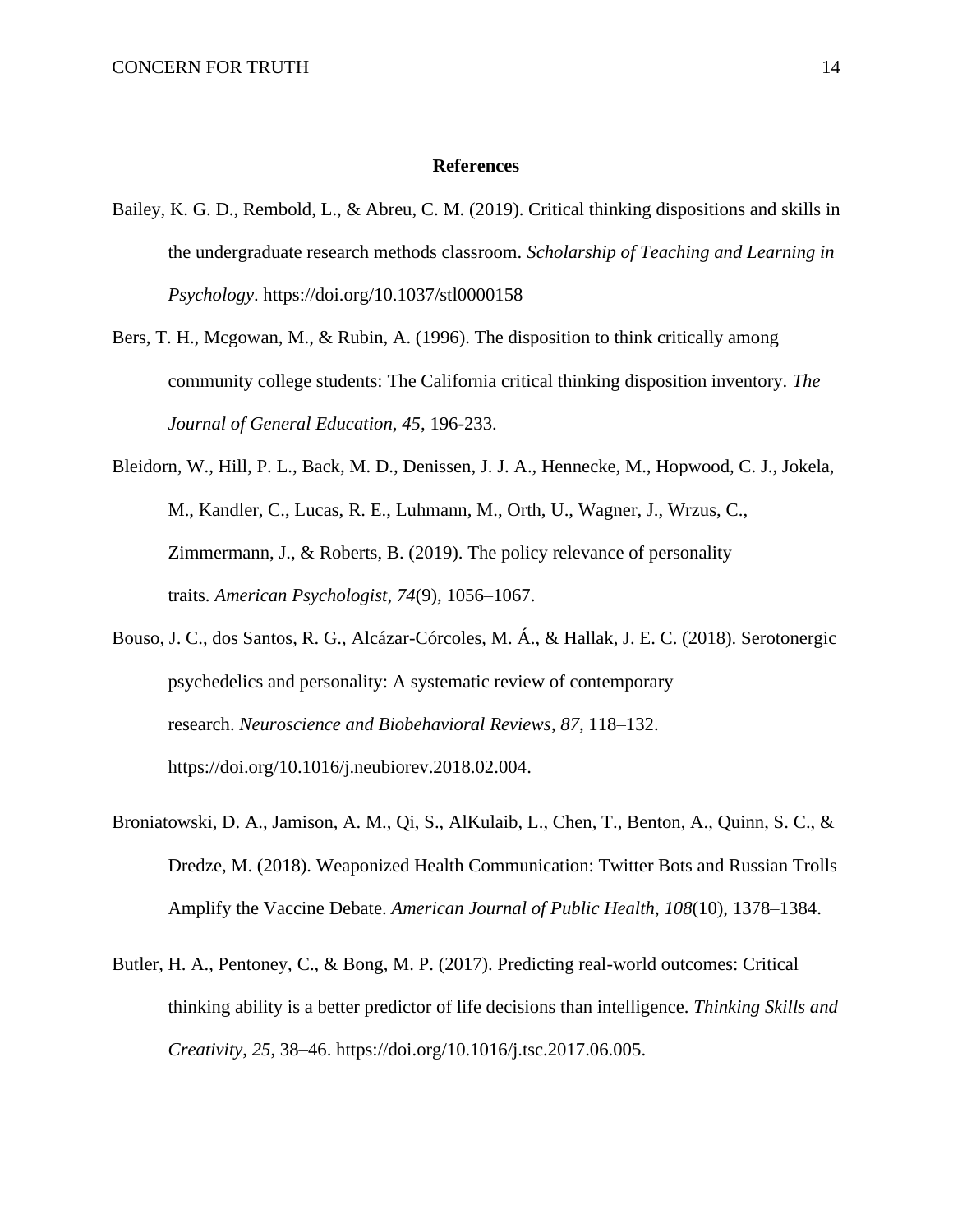- Clifford, J. S., Boufal, M. M., & Kurtz, J. E. (2004). Personality traits and critical thinking skills in college students: empirical tests of a two-factor theory. *Assessment*, *11*(2), 169-176.
- Cortina, J. M. (1993). What is coefficient alpha? an examination of theory and applications. *Journal of Applied Psychology*, *78*(1), 98–104. https://doi.org/10.1037/0021-9010.78.1.98
- Donellan, B. M., Oswald, F. L., Baird, B. M., & Lucas, R. E. The mini-IPIP scales: Tiny yet effective measures of the big five factors of personality. *Psychological Assessment*, *18*(2), 192-203.
- Dwyer, C. P., Hogan, M. J., & Stewart, I. (2014). An integrated critical thinking framework for the 21st century. Thinking Skills and Creativity, 12, 43–52. http://dx.doi.org/10.1016/j.tsc.2013.12.004.
- Ennis, R. H. (1987). A taxonomy of critical thinking dispositions and abilities. In J. B. Baron, R. J. Sternberg (Eds.), *Teaching thinking skills: Theory and practice* (pp. 9-26). New York, NY: W H Freeman/Times Books/ Henry Holt & Co.
- Facione, P. A. (1990). Critical thinking: a statement of expert consensus for purposes of educational assessment and instruction. *American Philosophical Association*, 1-112.
- Facione, P. A. (1992). The CCTDI: a disposition inventory. Millbrae, CA: California Academic Press.
- Facione, P. A. (1994). Are college students disposed to think? Millbrae, CA: California Academic Press.
- Facione, P. A., Sanchez, C. A., Facione, N.C., & Gainen, J. (1995). The Disposition toward Critical Thinking. *44*(1), 1-25.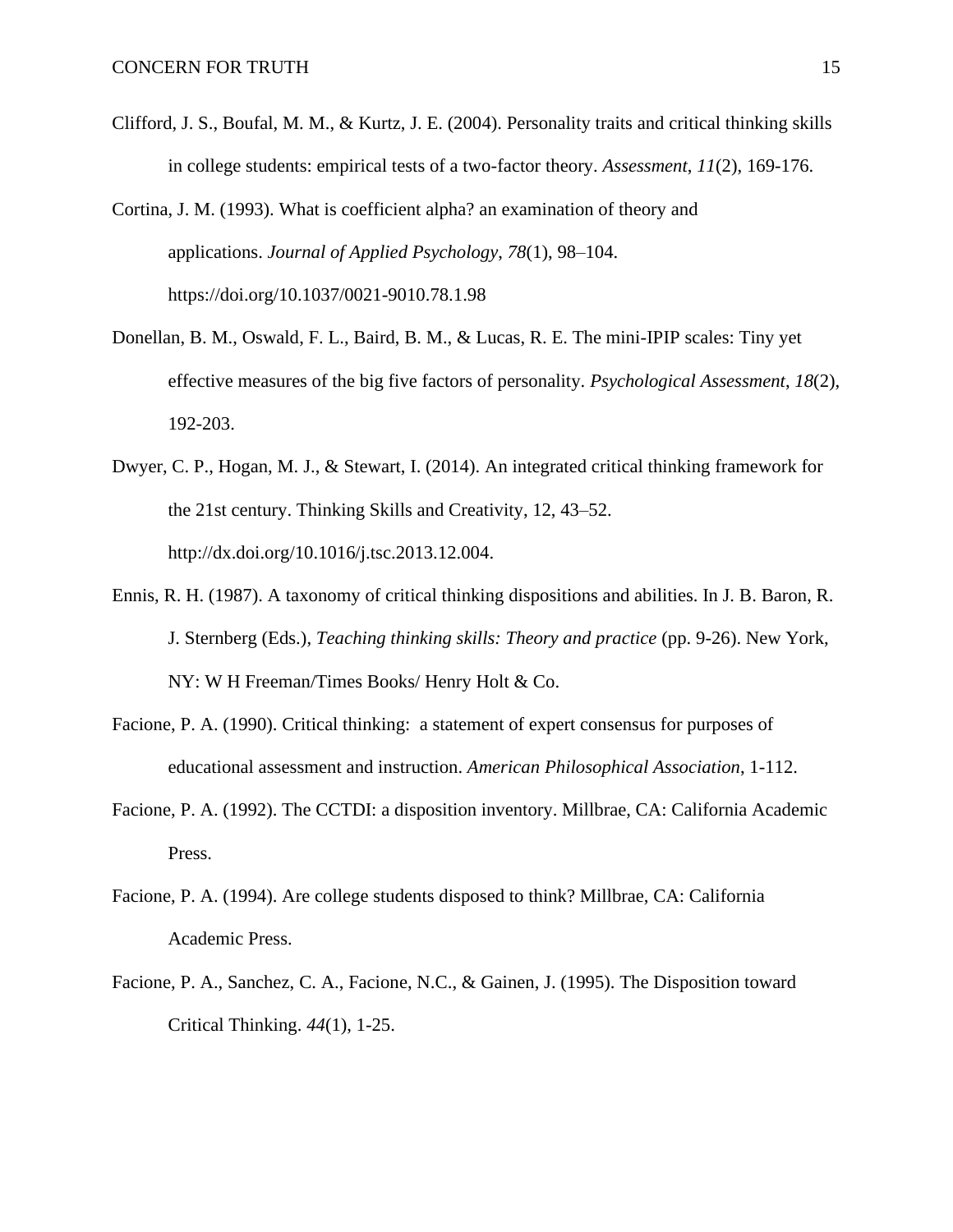- Facione N.C., Facione P.A., Giancarlo C.A.F. (2013). California Critical Thinking Disposition Inventory: CCTDI. Millbrae, CA: Insight Assessment/California Academic Press; 2013:8.
- Field, A. P. (2013). *Discovering statistics using IBM SPSS statistics: and sex and drugs and rock "n" roll*. Sage.
- Grossmann, I., Na, J., Varnum, M. E., Kitayama, S., & Nisbett, R. E. (2013). A route to wellbeing: intelligence versus wise reasoning. *Journal of experimental psychology. General*, *142*(3), 944–953. doi:10.1037/a0029560.
- Halpern, D. F. (2007). Halpern Critical Thinking Assessment Using Everyday Situations: Background and Scoring Standards, Claremont, CA: Claremont McKenna College.
- Halpern, D. F. (1999). Teaching for critical thinking: Helping college students develop the skills and dispositions of a critical thinker. New Directions for Teaching and Learning, 1999, 69–74. http://dx .doi.org/10.1002/tl.8005.
- Jackson, J. J., Hill, P. L., Payne, B. R., Roberts, B. W., & Stine-Morrow, E. A. (2012). Can an old dog learn (and want to experience) new tricks? Cognitive training increases openness to experience in older adults. Psychology and aging, 27, 286.
- John, O. P., Naumann, L. P., & Soto, C. J. (2008). Paradigm shift to the integrative big five trait taxonomy: History, measurement, and conceptual issues. In O. P. John, R. W. Robins, & L. A. Pervin (Eds.), Handbook of personality: Theory and research (3rd ed., pp. 114– 158). New York, NY: Guilford Press.
- Ku, K. Y., & Ho, I. T. (2010). Dispositional factors predicting Chinese students' critical thinking performance. *Personality and Individual Differences*, *48*54-58. doi:10.1016/j.paid.2009.08.015.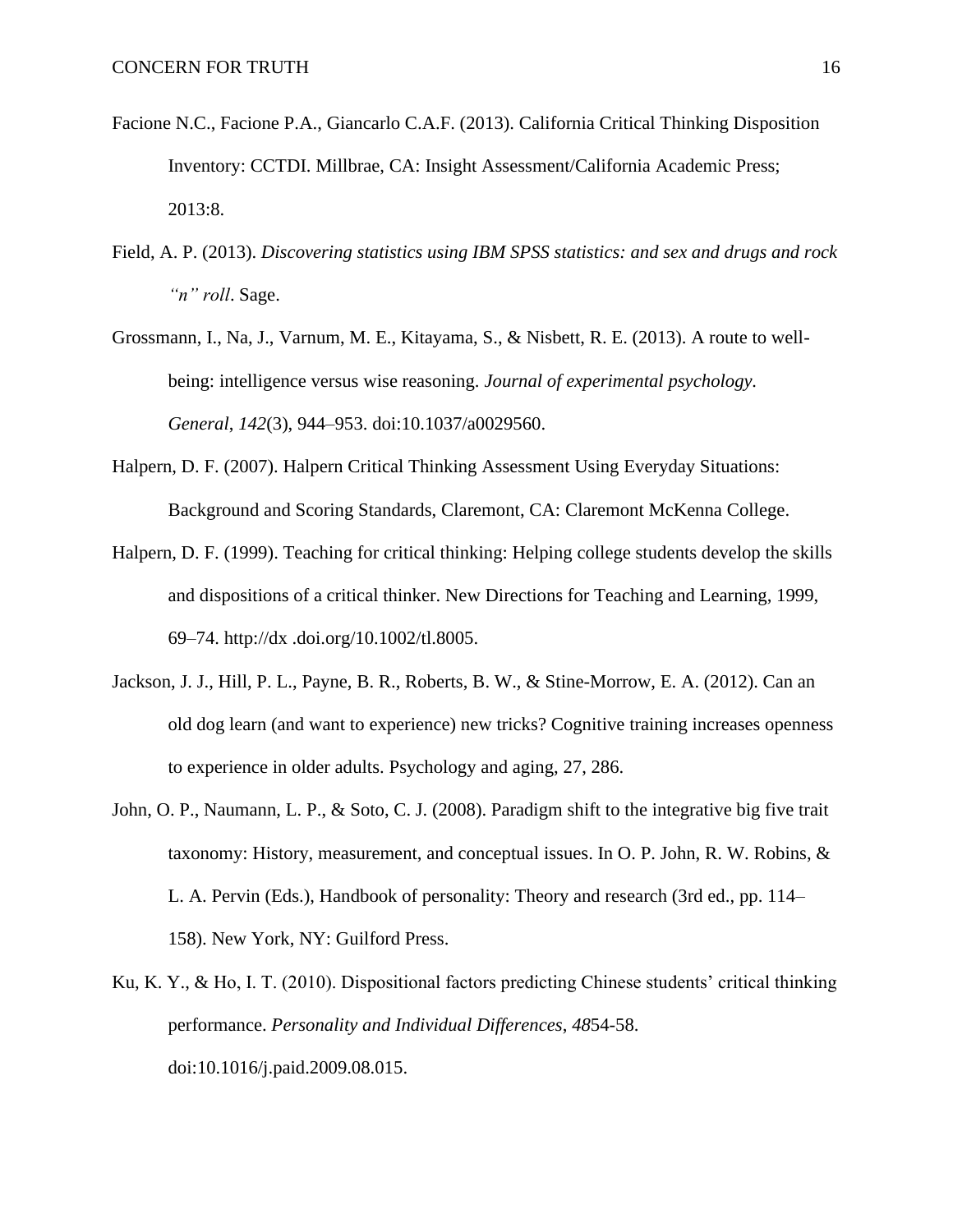- McCrae, R. R., & Costa, P. T. (2008). The five-factor theory of personality. In O. P. John, R. W. Robins, & L. A. Pervin (Eds.), Handbook of personality: Theory and research (3rd ed., pp. 159–181). New York, NY: Guilford Press.
- McBride, R., Xiang, P., & Wittenburg, D. (2002). Dispositions toward critical thinking: The preservice teacher's perspective. *Teachers and Teaching: Theory and Practice*, 8, 29-40.
- Nancy, L. (2006). Critical Thinking Dispositions as an Outcome of Art Education. *Studies in Art Education*, (3), 215.
- Noone, T., & Seery, A. (2018). Critical thinking dispositions in undergraduate nursing students: A case study approach. *Nurse Education Today*, *68*203-207. doi:10.1016/j.nedt.2018.06.014.
- Nunnally, J. C. (1978). *Psychometric theory* (2nd ed.). New York: McGraw-Hill.
- Sloshower, J., Guss, J., Krause, R., Wallace, R. M., Williams, M. T., Reed, S., & Skinta, M. D. (2020). Psilocybin-assisted therapy of major depressive disorder using Acceptance and Commitment Therapy as a therapeutic frame. *Journal of Contextual Behavioral Science*, *15*, 12–19. https://doi.org/10.1016/j.jcbs.2019.11.002.
- Taber, K.S. (2018). The use of cronbach's alpha when developing and reporting research instruments in science education. *Research Science Education, 48,* 1273-1296*.* doi: 10.1007/s11165-016-9602-2
- US Congress. (1994). Goals 2000: National Goals for Education Act. US Government Printing Office; Washington, DC.
- Vivien, W. X., Tham, L. K., Lau, S. L., Mei, T. Y., & Kiat, T. K. (2010). An exploration of the critical thinking dispositions of students and their relationship with the preference for simulation as a learning style. *Singapore Nursing Journal*, *37*(2), 25-33.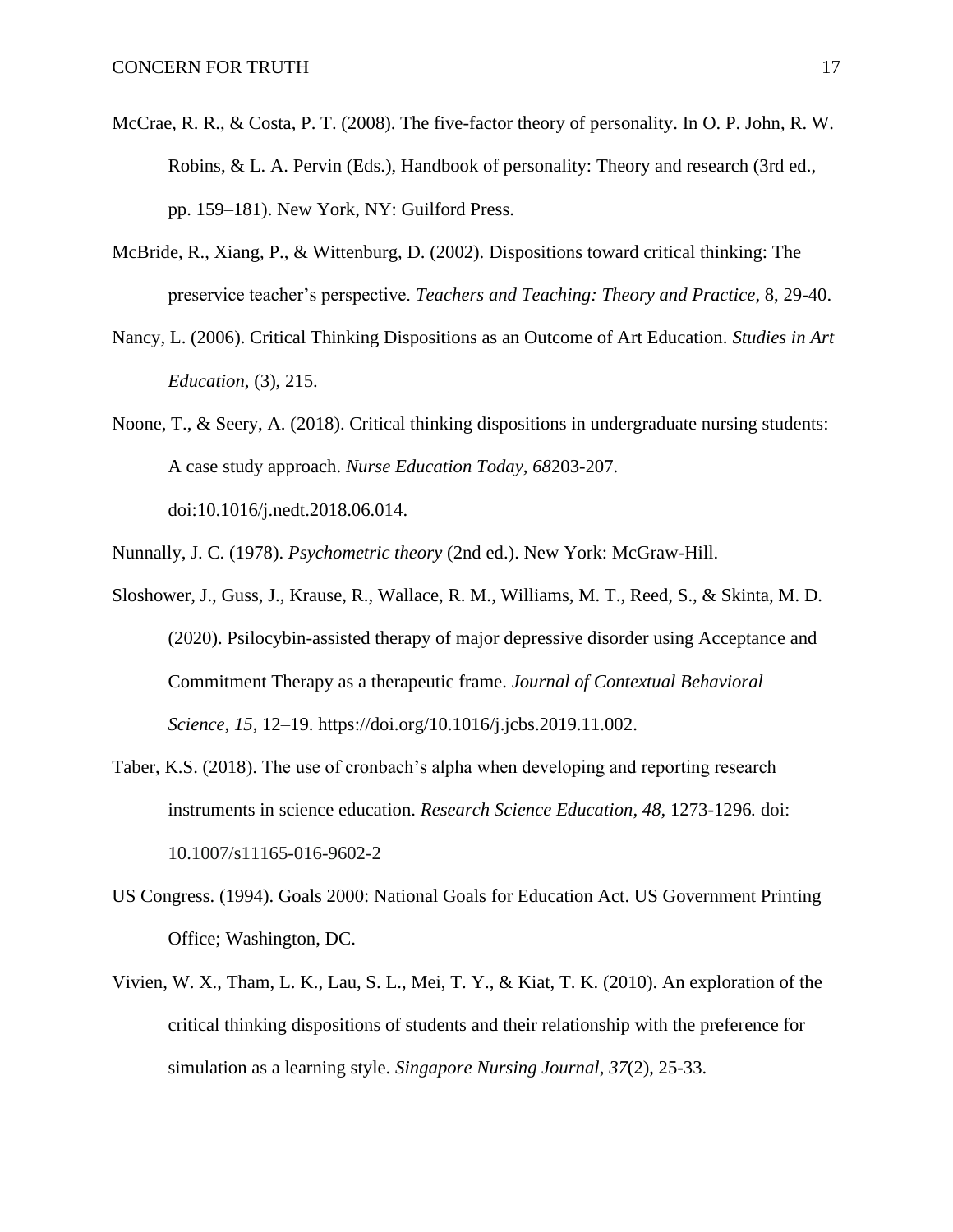- Vittengl, J. R., Clark, L. A., & Jarrett, R. B. (2003). Interpersonal problems, personality pathology, and social adjustment after cognitive therapy for depression. Psychological Assessment, 15, 29 – 40. http://dx.doi .org/10.1037/1040-3590.15.1.29.
- Walsh, C. (1996). Critical thinking disposition of university students in practice disciplines (nursing, education, and business) and non-practice disciplines (english, history, and psychology): an exploratory study. *UMI*, 189.
- West, R. F., Toplak, M. E., & Stanovich, K. E. (2008). Heuristics and Biases as Measures of Critical Thinking: Associations with Cognitive Ability and Thinking Dispositions. *Journal of Educational Psychology*, *100*(4), 930–941.
- Yeh, M., & Chen, H. (2003). Comparison affective dispositions toward critical thinking across Chinese and American Baccalaureate nursing students. *Journal of Nursing Research (Taiwan Nurses Association)*, *11*(1), 39-46.

### **Tables**

|                   | Range        | M     | <b>SD</b> |  |  |  |  |
|-------------------|--------------|-------|-----------|--|--|--|--|
| Concern for Truth | $28 - 58$    | 42.83 | 5.14      |  |  |  |  |
| <b>Openness</b>   | $10 - 20$    | 15.53 | 2.54      |  |  |  |  |
| Extraversion      | $9 - 20$     | 13.75 | 2.56      |  |  |  |  |
| Agreeableness     | $8 - 20$     | 16.81 | 2.38      |  |  |  |  |
| Conscientiousness | $10 - 20$    | 15.35 | 2.34      |  |  |  |  |
| Neuroticism       | $9 - 20$     | 13.49 | 2.27      |  |  |  |  |
| Age               | $1 - 5$      | 1.83  | 1.31      |  |  |  |  |
| <b>Class Rank</b> | $1 - 5$      | 2.18  | 1.11      |  |  |  |  |
| <b>GPA</b>        | $.08 - 4.00$ | 3.34  | .59       |  |  |  |  |
| Race              | $1 - 6$      | 4.12  | .85       |  |  |  |  |

*Table # 1 Descriptive Statistics for All Variables*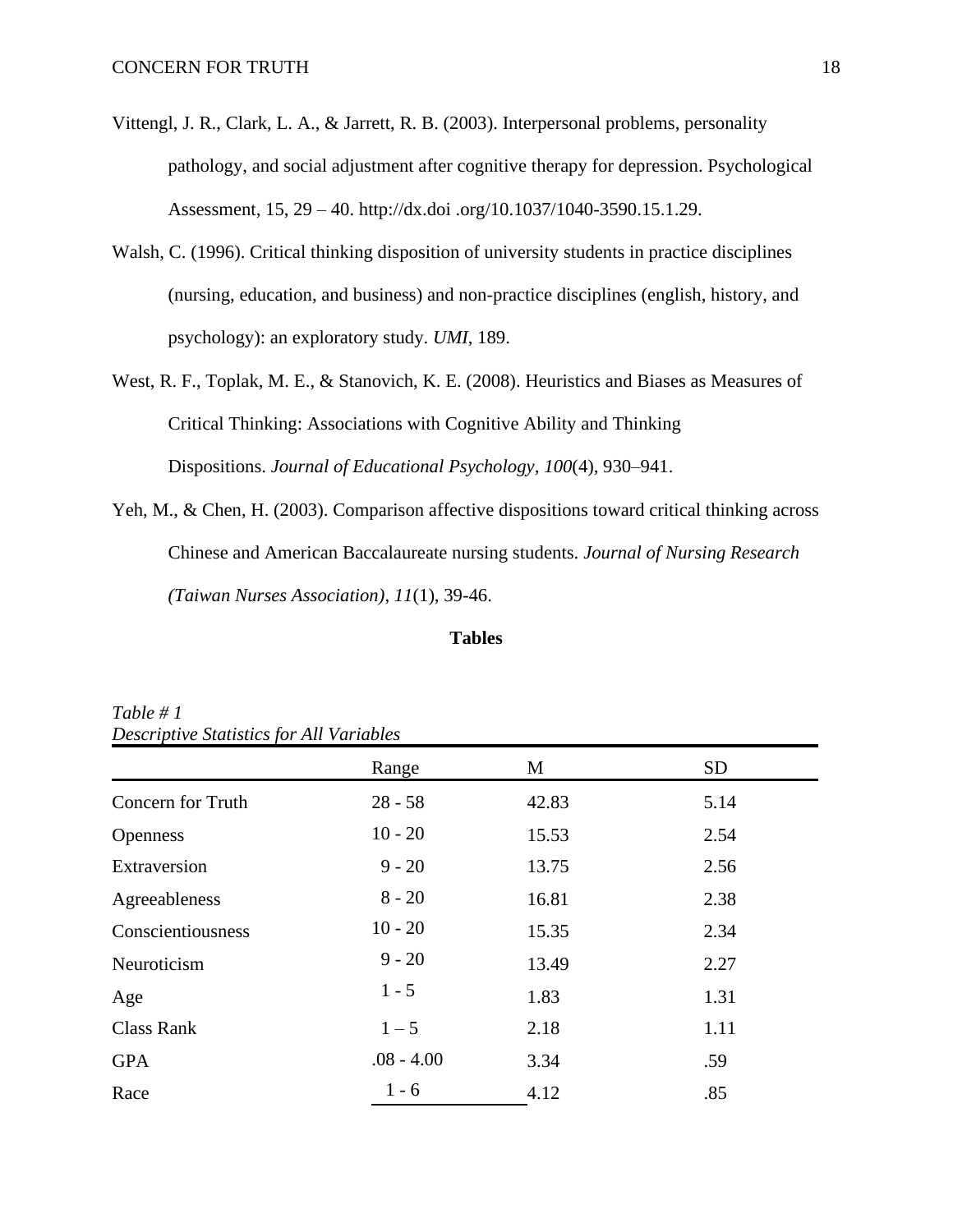| Gender                 | $1 - 2$ | .76  | .43 |
|------------------------|---------|------|-----|
| Field of Study         | 1 - 5   | 3.68 | .08 |
| <i>Note:</i> $N = 363$ |         |      |     |

*Table # 2 Pearson Correlations Between a Concern for Truth and Non-Categorical Variables* Correlations of non-categorical variables

|                                                                                        | $\mathbf{1}$ | $\overline{2}$ | 3 <sup>7</sup> | $4\overline{ }$ | 5 <sup>5</sup> | 6             | $7\phantom{.0}$ | 8            | 9            |
|----------------------------------------------------------------------------------------|--------------|----------------|----------------|-----------------|----------------|---------------|-----------------|--------------|--------------|
| 1. Concern for Truth                                                                   | $\mathbf{1}$ |                |                |                 |                |               |                 |              |              |
| 2. Openness                                                                            | $.35**$      | 1              |                |                 |                |               |                 |              |              |
| 3. Conscientiousness                                                                   | .00.         | .04            | $\mathbf{1}$   |                 |                |               |                 |              |              |
| 4. Extraversion                                                                        | $-.04$       | $.17**$        | .03            | 1               |                |               |                 |              |              |
| 5. Agreeableness                                                                       | $.13*$       | $.22*$         | $.20*$         | $.20*$          | $\overline{1}$ |               |                 |              |              |
| 6. Neuroticism                                                                         | $-13*$       | .04            | $-.05$         | $-.02$ .05 1    |                |               |                 |              |              |
| 7. Age                                                                                 | $.29**$      | $.11*$         | $-0.00$        | $-.12*$         | .06            | $.06 \quad 1$ |                 |              |              |
| 8. Class Rank                                                                          | $.24**$      | .12            | $-.07$         | $.00\,$         | .07            |               | $.04$ $.44**$   | $\mathbf{1}$ |              |
| 9. GPA                                                                                 | $.15*$       | .04            | $.17**$        | $-.13$          | $.06\,$        | .04           | $-0.06$         | $-.07$       | $\mathbf{1}$ |
| <i>Note:</i> Possible range of Concern for Truth scores $= 12$ -60. Possible range for |              |                |                |                 |                |               |                 |              |              |

*Note*: Possible range of Concern for Truth scores = 12-60. Possible range for Openness, Conscientiousness, Extraversion, Agreeableness, and Neuroticism = 5-20.  $*_{p}$  < .05,  $*_{p}$  < .01. *N* = 363

| Table # 3 |                                            |  |
|-----------|--------------------------------------------|--|
|           | <b>Multiple Regression Model Summaries</b> |  |

|               |                   |                  |          |            | <b>Change Statistics</b> |              |  |     |        |  |
|---------------|-------------------|------------------|----------|------------|--------------------------|--------------|--|-----|--------|--|
|               |                   | $\boldsymbol{R}$ | Adjusted |            | R Square                 |              |  |     | Sig. F |  |
| Model         | $\boldsymbol{R}$  | Square           | R Square | Std. Error | Change                   | F Change df1 |  | df2 | Change |  |
|               | $.355^{\rm a}$    | .126             | .123     | 4.81354    | .126                     | 47.199       |  | 328 | .000   |  |
| 2             | .433 <sup>b</sup> | .188             | .183     | 4.64691    | .062                     | 24.945       |  | 327 | .000   |  |
| $\mathcal{R}$ | .458 <sup>c</sup> | .209             | .209     | 4.59181    | .022                     | 8.894        |  | 326 | .003   |  |